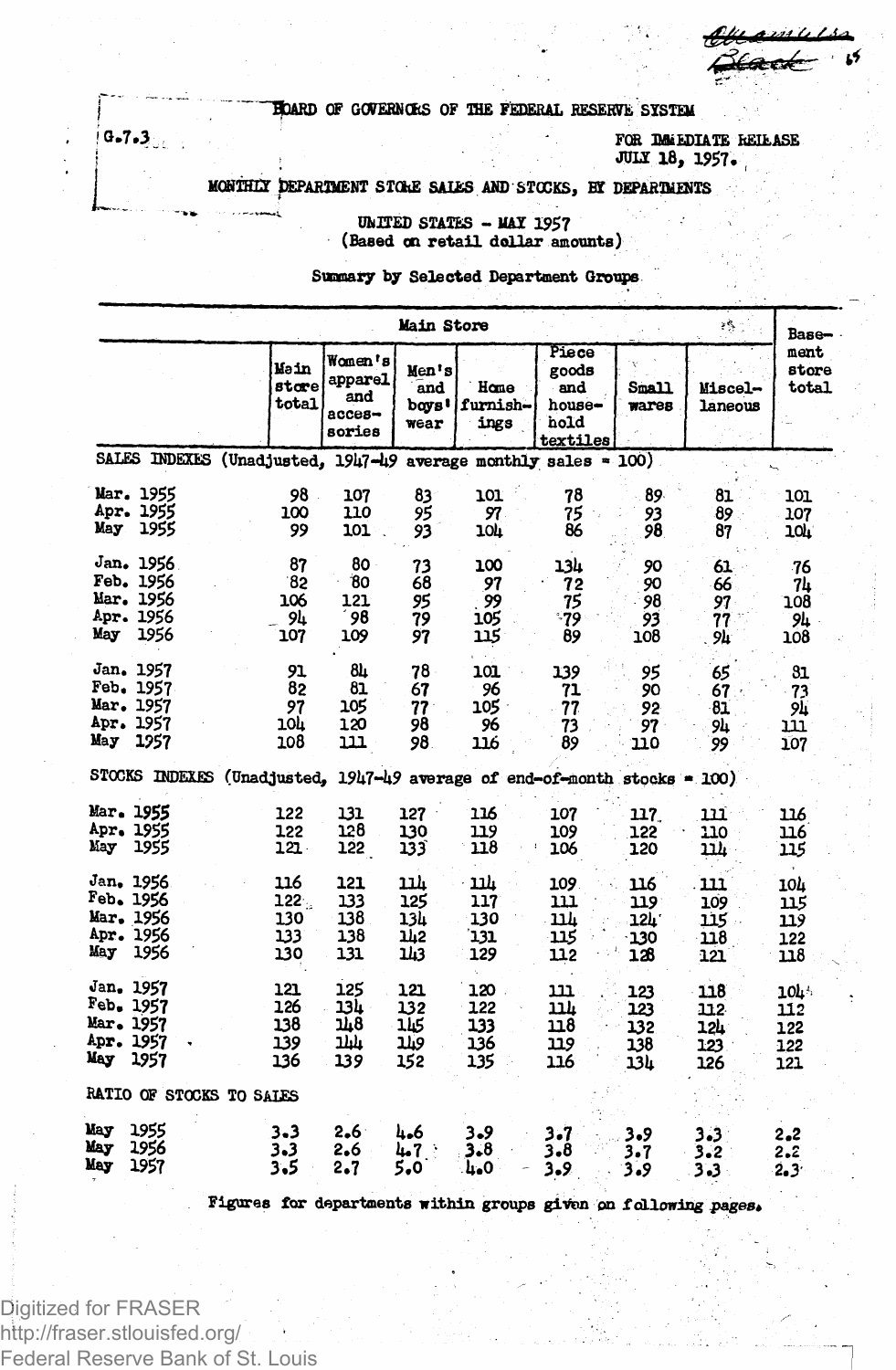طا

## MONTHLY DEPARTMENT STORE SALES AND STOCKS, BY DEPARTMENTS

## UNITED STATES - NAY

|                                                                                                                                                                                                                                                | Percentage change from                                            |                                                                 |                                                              |                                                                     |                                                            |                                                          |                                                              |  |  |
|------------------------------------------------------------------------------------------------------------------------------------------------------------------------------------------------------------------------------------------------|-------------------------------------------------------------------|-----------------------------------------------------------------|--------------------------------------------------------------|---------------------------------------------------------------------|------------------------------------------------------------|----------------------------------------------------------|--------------------------------------------------------------|--|--|
|                                                                                                                                                                                                                                                |                                                                   | corresponding period                                            |                                                              |                                                                     | fatio of                                                   | Unadjusted                                               |                                                              |  |  |
|                                                                                                                                                                                                                                                |                                                                   | a year ago                                                      |                                                              |                                                                     | stocks tol                                                 |                                                          | indexes                                                      |  |  |
| Department                                                                                                                                                                                                                                     |                                                                   |                                                                 | Stocks                                                       |                                                                     | sales 1/                                                   |                                                          | (1947–49                                                     |  |  |
|                                                                                                                                                                                                                                                |                                                                   | Sales during                                                    |                                                              |                                                                     |                                                            |                                                          |                                                              |  |  |
|                                                                                                                                                                                                                                                |                                                                   | period                                                          | (end of                                                      |                                                                     |                                                            | av.=100                                                  |                                                              |  |  |
|                                                                                                                                                                                                                                                |                                                                   |                                                                 | month)                                                       | hiay.                                                               |                                                            | May                                                      |                                                              |  |  |
|                                                                                                                                                                                                                                                | May                                                               | Jan.-May                                                        | May                                                          |                                                                     |                                                            |                                                          | 1957 [1956 Sales Stocks                                      |  |  |
| GRAND TOTAL-entire store                                                                                                                                                                                                                       | + 1                                                               | $+1$                                                            | + 5                                                          |                                                                     | $3.3$ $3.1$                                                |                                                          |                                                              |  |  |
| EAIN STORE TOTAL                                                                                                                                                                                                                               | $+1$                                                              | + 1                                                             | + 5                                                          |                                                                     | 3.5.3.3                                                    | 108                                                      | 156                                                          |  |  |
| PIECE GOODS, HOUSEHOLD TEXTILES                                                                                                                                                                                                                | 0                                                                 | ٥                                                               | + 3                                                          | $3 - 9$                                                             | 3.8                                                        | 89                                                       | 116                                                          |  |  |
| Piece goods<br>Silks, velvets, synthetics<br>Woolen yard goods<br>Cotton yard goods                                                                                                                                                            | 3<br>$-1$<br>- 5<br>– 4                                           | - 4<br>– հ<br>$-1$<br>- 5                                       | 0<br>0<br>$-.2^\circ$<br>+ 1                                 | 3.6<br>3.8<br>12.0 13.4<br>2.6                                      | 3.5<br>3.8<br>2.5                                          | 66<br>55<br>14<br>119                                    | 86<br>74<br>66<br>119                                        |  |  |
| Household textiles<br>Linens and towels<br>Domestics-muslins, sheetings<br>Blankets, comforters, spreads                                                                                                                                       | + 1<br>Ք հ<br>0<br>$+2$                                           | $+2$<br>+ 3<br>+ 1<br>$+3$                                      | + և<br>+ 5<br>+3<br>+ 6                                      | 4.0<br>4.5<br>3.5<br>3.9                                            | 3.9<br>4.5<br>3.4<br>3.7                                   | 10P<br>94<br>סבב<br>ш                                    | 132<br>118<br>157<br>132                                     |  |  |
| <b>SMALL WARES</b>                                                                                                                                                                                                                             | $+1$                                                              | + 1                                                             | + 5                                                          | 3.9                                                                 | $3 - 7$                                                    | 110                                                      | 134                                                          |  |  |
| Laces, trimmings, embroideries,<br>and ribbons<br>Notions<br>Toilet articles, drug sundries                                                                                                                                                    | $+2$<br>$+3$<br>$+2$                                              | + 1<br>+ 1<br>$+2$                                              | $+7$<br>+ 4<br>+ 5                                           | 3.9<br>3.2<br>3.և                                                   | 3.5<br>3.1.<br>3.3                                         | 110<br>136<br>126                                        | 135<br>155<br>130                                            |  |  |
| Silverware and jewelry<br>Silverware and clocks<br>Costume jewelry<br>Fine jewelry and watches                                                                                                                                                 | $-3$<br>$-1$<br>$-3.$<br>- 8                                      | - 2<br>$+2$<br>- և<br>7<br>$\overline{\phantom{a}}$             | + h<br>$+1$<br>+ 6<br>0                                      | 4.6<br>6.5<br>2.8<br>$7 - 3 = 7 - 2$                                | جاءبة<br>6.3<br>2.5                                        | 10L<br>92<br>עבב<br>123                                  | ıю<br>159<br>129<br>160                                      |  |  |
| Art needlework<br>Books and stationery<br>Books and magazines<br>Stationery                                                                                                                                                                    | $\mathbf o$<br>+ 5<br>ı<br>٠<br>$+5$                              | $+2$<br>+ 4<br>+ 4<br>4<br>÷                                    | $+2$<br>+ 6<br>+ 8<br>+ 5.                                   | 6.1<br>3.9<br>3.5<br>4.2                                            | 5.9<br>3.9<br>3.3<br>4.2                                   | 65<br>96<br>92<br>96.                                    | 108<br>13h<br>120<br>137                                     |  |  |
| WOMEN'S APPAREL AND ACCESSORIES                                                                                                                                                                                                                | + 1                                                               | + 2                                                             | + 6                                                          | 2.7                                                                 | 2.6                                                        | ш                                                        | 139                                                          |  |  |
| Women's accessories<br>Neckwear and scarfs<br>Kandkerchiefs<br>Millinery<br>Women's and children's gloves<br>Corsets and brassieres<br>Women's, children's hosiery                                                                             | 0<br>+ 3<br>$-2$<br>- 9<br>- 8<br>+ 4<br>$\sim 10^7$<br>- 5       | + 2<br>+ h<br>$+1$<br>$\mathbf{o}$<br>- 1<br>+ 5<br>– հ         | + 6<br>+ 7<br>-- 1<br>+16<br>+9.<br>+10<br>+3                | 3.3<br>2.3<br>3.6<br>$1 - 2$<br>4.6<br>3.0<br>$-2-8$                | 3.1<br>2,2<br>3.6<br>0.9<br>3.9.<br>2.9<br>2.6             | 106<br>128<br>56<br>72<br>71.<br>155<br>84               | ıщ<br>161<br>66<br>83<br>92<br>179<br>131                    |  |  |
| Underwear, slips, and negligees<br>Knit underwear<br>Silk & muslin underwear, slips<br>Negligees, robes, loung. apparel<br>Infants' wear<br>Handbags, small leather goods<br>Women's and children's shoes<br>Children's shoes<br>Women's shoes | $-2$<br>$+2$<br>– և<br>- 3<br>+ 1<br>$+3$<br>$+1$<br>$-6$<br>$+3$ | - 1<br>+ 3<br>- 3<br>- 1<br>+ կ<br>$+3$<br>$+3$<br>+ 3<br>. – հ | + 4<br>+ 5<br>+3<br>$+5$<br>+ 7<br>+ 9<br>+ 6<br>$+7$<br>+ 6 | 2.7<br>3.0<br>2.8<br>2.1<br>3.6<br>2.3<br>5.0<br>6.3<br>$4.8 \t1.6$ | 2.6<br>2.9<br>2.6<br>1.9<br>3.L<br>$2 - 2 -$<br>հ.8<br>5.5 | 106<br>132<br>96<br>107<br>94<br>12L<br>126<br>89<br>132 | 131<br>168<br>118<br>109.<br>138<br>հահ<br>172<br>174<br>172 |  |  |

Digitized for FRASER a Pras http://fraser.stlouisfed.org/ Federal Reserve Bank of St. Louis

 $\lambda$ 

 $\tau = 1$  $-7 - 3$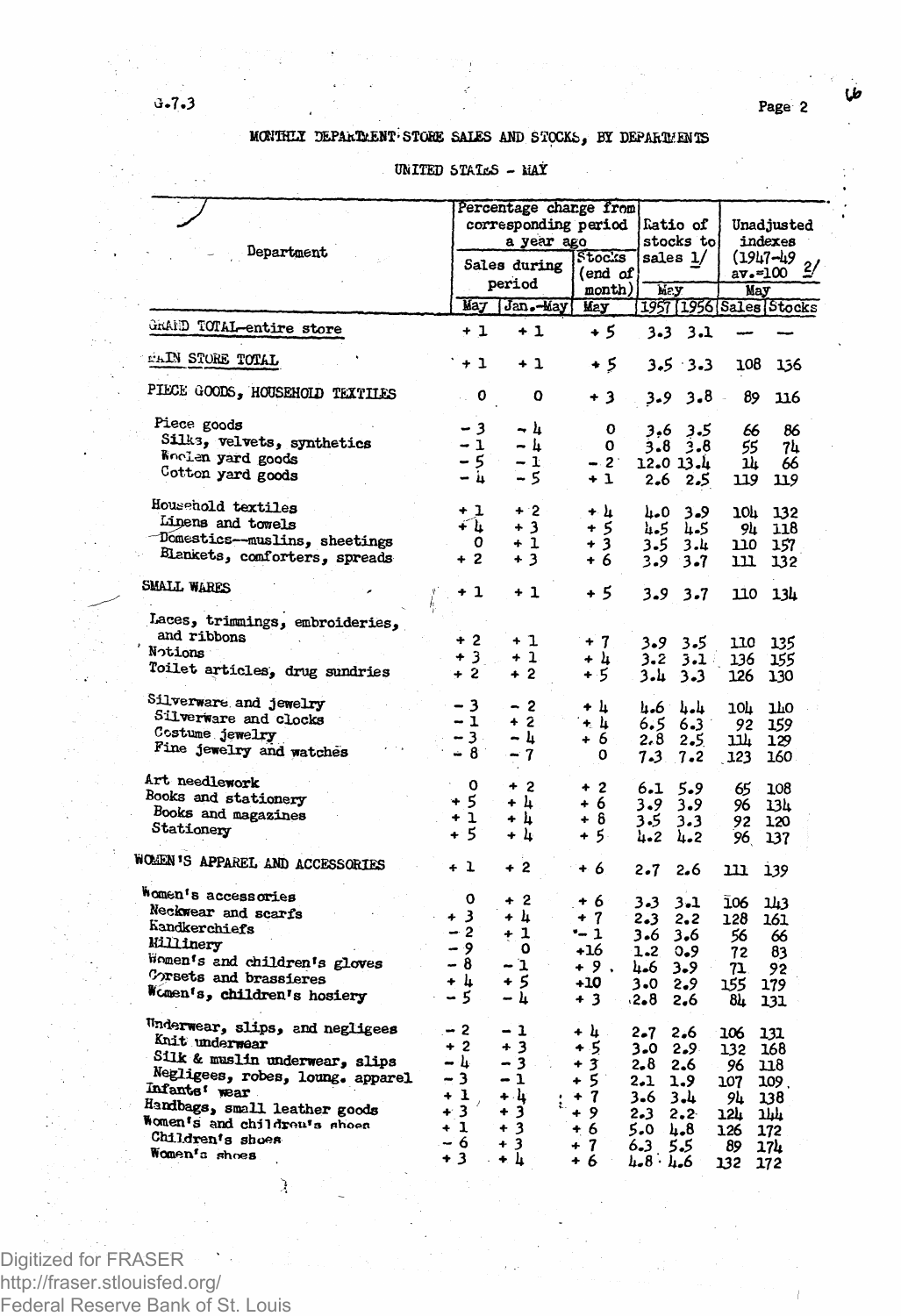**G"7.3 Page 3**

**MONTHIX DEPARTMENT STORE SALES AMD STOCKS, BX DEPARTMENTS (Continued)**

**UNITED STATES - MAX**

|                                         |                | Percentage change from<br>corresponding period<br>a year ago |                   | <b>Ratio of</b><br>stocks to |               | <b>Unadjusted</b><br>indexes |                              |  |
|-----------------------------------------|----------------|--------------------------------------------------------------|-------------------|------------------------------|---------------|------------------------------|------------------------------|--|
| Department                              |                | Sales during<br>period                                       | Stocks<br>(end of | sales l/                     |               | av.-100 ·                    | $(1947 - 49)$                |  |
|                                         |                | May Jan.-May                                                 | month)<br>May     |                              | May           | May                          | 1957   1956   Sales   Stocks |  |
| WOMEN'S APPAREL, ACCESSORIES (Cont.)    |                |                                                              |                   |                              |               |                              |                              |  |
| Women's apparel                         | + 3            | + 3                                                          | + 6               | 2.1                          | -2.0          | 115                          | 133                          |  |
| Women's, misses' coats & suits          | $-7$           | 0                                                            | + 5               | 2.5                          | 2.3           | h9                           | 78                           |  |
| Women's, misses' coats                  | -11            | 0                                                            | $+9.$             | 2.5                          | 2.0           | 45.                          | 73<br>82                     |  |
| Women's, misses' suits                  | + 1            | + 1                                                          | + 1               | 2.5                          | $2.5^{\circ}$ | 58<br>112.                   | كىلا                         |  |
| Juniors' and girls' wear                | $+2$           | $+5$                                                         | + 9               | $2.2 -$                      | $2-1$         | 117.                         | 132                          |  |
| Juniors' coats, suits, dresses          | $+3.$          | + h                                                          | + 8               | 6ء1۔                         | 1.5           |                              |                              |  |
| Girls' wear                             | $+1$           | + 6.                                                         | $+10$             | 3.1                          | 2,8           | 105                          | 155                          |  |
| Women's and misses' dresses             | + 1            | $+1$                                                         | + 5               | 1.5                          | 1.h           | 143                          | ıш                           |  |
| Inexpensive dresses                     | $+1$           | $+2$                                                         | + 5               | 1.1                          | 1.1 -         | 119                          | ນນ                           |  |
| Better dresses                          | $+1$           | $-2$                                                         | + 6               | - 1.9                        | 1.8           | 130                          | 137                          |  |
| Blouses, skirts, sportswear             | +9             | + 6                                                          | $+7$              | - 2.4                        | 2.5           | 151                          | 188                          |  |
| Aprons, housedresses, uniforms          | + L            | $+2$                                                         | + 1               | 1.4                          | 1.4           | 175.                         | 132                          |  |
| Furs                                    | +16            | -14                                                          | + 8.              | $7.9^{\circ}$                | 8.6           | 15.                          | 95                           |  |
| MEN'S AND BOYS' WEAR                    | $\mathbf{0}$ . | $+1$                                                         | + 7.              | 5.0                          | $4.7 -$       | 98                           | 152                          |  |
| Men's clothing                          | + 3            | $+1$                                                         | + 8               | 5.0                          |               | $4.7 \t117$                  | 167                          |  |
| Men's furnishings and hats              | - 1            | $-1$ .                                                       | + 4               | 4.8                          |               | $4-6$ 87                     | IJ8                          |  |
| Boys' wear                              | - 2            | $+3$                                                         | + 8               | 4.8                          |               | $4 - 4 - 89$                 | 129                          |  |
| Men's & boys' shoes, slippers           | $+2$           | $+3$                                                         | + 6               | 6.3                          | 6.1           | ıш                           | 163                          |  |
| HOMEFURNISHINGS                         | $+1$           | $-1$                                                         | + և               | 4.0                          | 3.8           | 115                          | 135                          |  |
| Furniture and bedding                   | + 3            | + 1                                                          | + 1               | 3.8                          |               | $3 - 9$ 132                  | 138                          |  |
| Mattresses, springs, studio beds        | $+1$           | 0                                                            | ∸ և               | 2.0                          | ∵ 1ہ2         | 137                          | 150                          |  |
| Upholstered, other furniture            | +5             | $+2$                                                         | $+1$              | 4.2.                         | հեր           | 126.                         | 132                          |  |
| Domestic floor coverings                | - 1            | $\mathbf{o}$                                                 | + և               | 4.8                          | 4.5.          | 90                           | 119                          |  |
| Rugs and carpets                        | 0              | + 1                                                          | + 5               | L.8                          | 4.7           | 92                           | 126                          |  |
| Linoleum                                | + հ            | 0                                                            | $+7$              | 3.3                          | 3.2           | .78                          | 77                           |  |
| Draperies, curtains, upholstery         | - 3            | 3<br>-                                                       | + 5               | -4.1                         | 3.8.          | 119                          | 132                          |  |
| Lamps and shades                        | ۰O             | 0                                                            | + 45              | - 45                         | 4.3           | - 87                         | 129                          |  |
| China and glassware                     | + 8            | + 3                                                          | + 3               | 7.1                          | $7 - 3$       | 108                          | 139                          |  |
| Major household appliances              | - 7            | - 9                                                          | + 5               | 2.4                          | 2.1           | 93 -                         | 118                          |  |
| Housewares (incl. small appliances)     | - 1            | $-1$ :                                                       | $+7$              | 3.5                          | $3 - 2$       | 142                          | 155.                         |  |
| Gift shop                               | + 4            | $+1$                                                         | + 5               | 5.7                          | 5.6.          | 111                          | 159                          |  |
| Radios, phonographs, television,        |                |                                                              |                   |                              |               |                              |                              |  |
| pianos, records, sheetmusic, instr.     | + 8            | + 6                                                          | +12               | 4.0                          | 3.6           | 97                           | 130                          |  |
| Radios, phonographs, television         | + 6            | $+2$                                                         | +9                | 3.3                          | 3.3           | 100                          | 136                          |  |
| Records, sheet music, instr.            | +8             | $+13.$                                                       | +16               | 4.9                          | 4.6           | 112                          | 137                          |  |
| <b>MISCELLANEOUS MERCHANDISE DEPIS.</b> | + 6            | + 3                                                          | ÷4.               | 3.3                          | 3.3.          | .99                          | 126                          |  |
| Toys, games, sporting goods, cameras    | + 2            | + L                                                          | +3 -              | 5.4                          | $5 - 3$       | 85<br>- 2                    | 115                          |  |
| Toys and games                          | - 1            | Ó                                                            | + և               | 6.L                          |               | 6.0.57                       | 140                          |  |
| Sporting goods and cameras              | + 6            | $+7$                                                         | + և               | 4.6                          | 4.7           | 130                          | 147                          |  |
| Luggage                                 | + 6            | - 1                                                          | $+2$              | 3.4                          | 3.51          | 127                          | 139                          |  |
| Candy                                   | ٥              | $+3$                                                         | $+8$              | 1.3                          | $1.2^-$       | 89                           | 107                          |  |

Digitized for FRASER http://fraser.stlouisfed.org/ Federal Reserve Bank of St. Louis  $\mathfrak{c}$